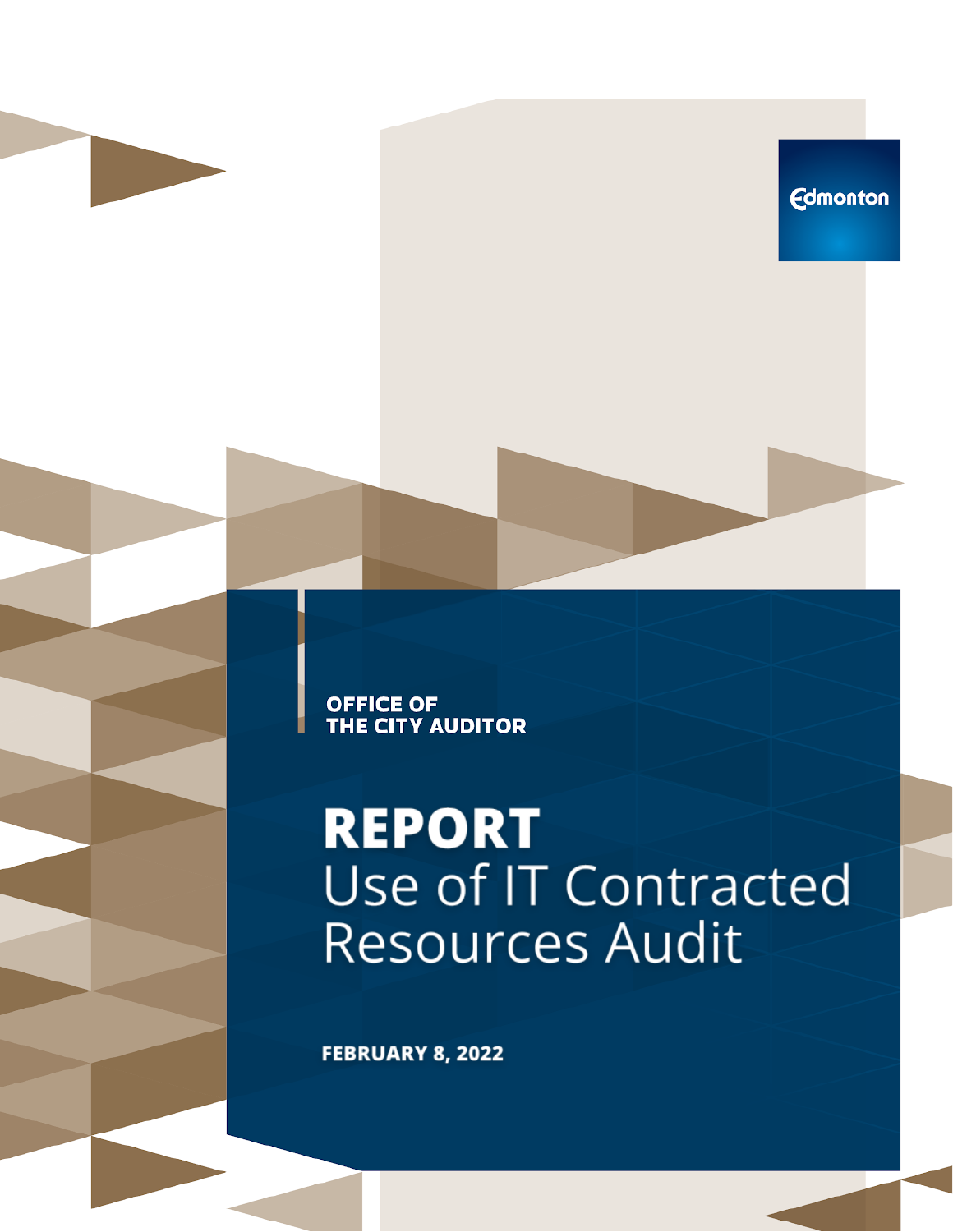## Report Summary

**BACKGROUND** The City uses IT contracted resources to obtain specialized skills and to augment in-house staff requirements for limited time periods. Business areas can retain IT contracted resources in two ways:

> **Corporate IT staff augmentation contract** - part of City's resourcing strategy, whereby, after a competitive procurement, one vendor is retained to be the contractor for City-wide on-demand labour. This enables business areas to procure IT contracted resources by submitting a sourcing request to the contractor rather than undertaking individual procurements. Between 2018 and 2020, the City engaged a total of 89 IT contracted resources through the IT staff augmentation contract and spent \$23.3 million<sup>1</sup>.

**Direct contracting** with a vendor - where resources are not available through the IT staff augmentation contract, the City can source IT contracted resources through competitive or non-competitive procurements.

We could not determine the amount spent on IT contracted resources retained through direct contracting.

#### **AUDIT OBJECTIVES & SCOPE**

**<sup>2</sup>** To determine whether the City:

- Complied with the procurement and contracting directives and procedures, the City's staff augmentation contracts, collective agreements and government policies.
- Managed IT contracted resources in accordance with contract terms.

 $1$  The number of IT contracted resources and amount spent do not include Edmonton Police Services.

<sup>2</sup> We conducted this engagement in conformance with the Institute of Internal Auditors' *International Standards for the Professional Practice of Internal Auditing*. Please refer to Appendix 1 for the Scope of the audit.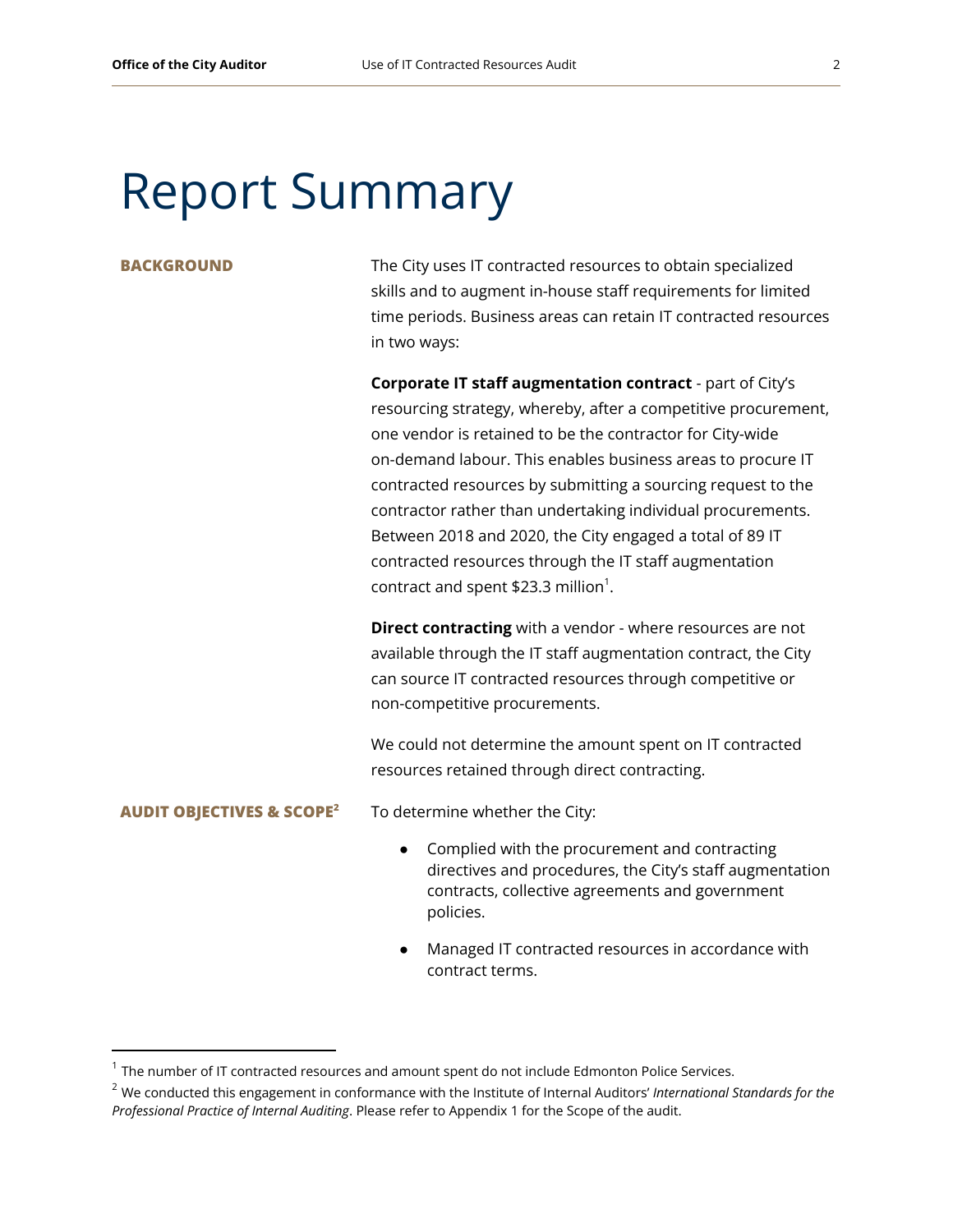**WHAT WE FOUND** The City retained the IT staff augmentation contract through competitive procurement and in compliance with the City's procurement directives and procedures. In addition, the City manages IT contracted resources in accordance with contract terms regardless of whether IT contracted resources were obtained through the IT staff augmentation contract or through direct contracting.

> However, we did observe a lack of documentation on why IT contracted resources obtained through the IT augmentation contract are needed. As well, contractor fees are not always consistent with the pay schedule included in the IT staff augmentation contract.

We also reviewed direct contracts with IT vendors outside of the IT staff augmentation contract. We observed that these contracts require additional support to justify non-competitive procurements.

### **RECOMMENDATIONS**

| <b>Recommendation 1</b>      | We recommend the Corporate Procurement and Supply              |
|------------------------------|----------------------------------------------------------------|
|                              | Services Branch strengthen the requisition of IT contracted    |
|                              | resources through the IT staff augmentation contract.          |
| <b>Recommendation 2</b>      | We recommend the Corporate Procurement and Supply              |
|                              | Services Branch review documentation to support the            |
|                              | justifications for non-competitive procurements.               |
| <b>WHY THIS IS IMPORTANT</b> | The City expects that procurement will be conducted in an      |
|                              | open, fair, and transparent manner. Without appropriate        |
|                              | justification, supporting documentation and approvals there is |
|                              | a risk that procurements do not meet these principles and are  |
|                              | non-compliant with administrative directives and procedures.   |
|                              |                                                                |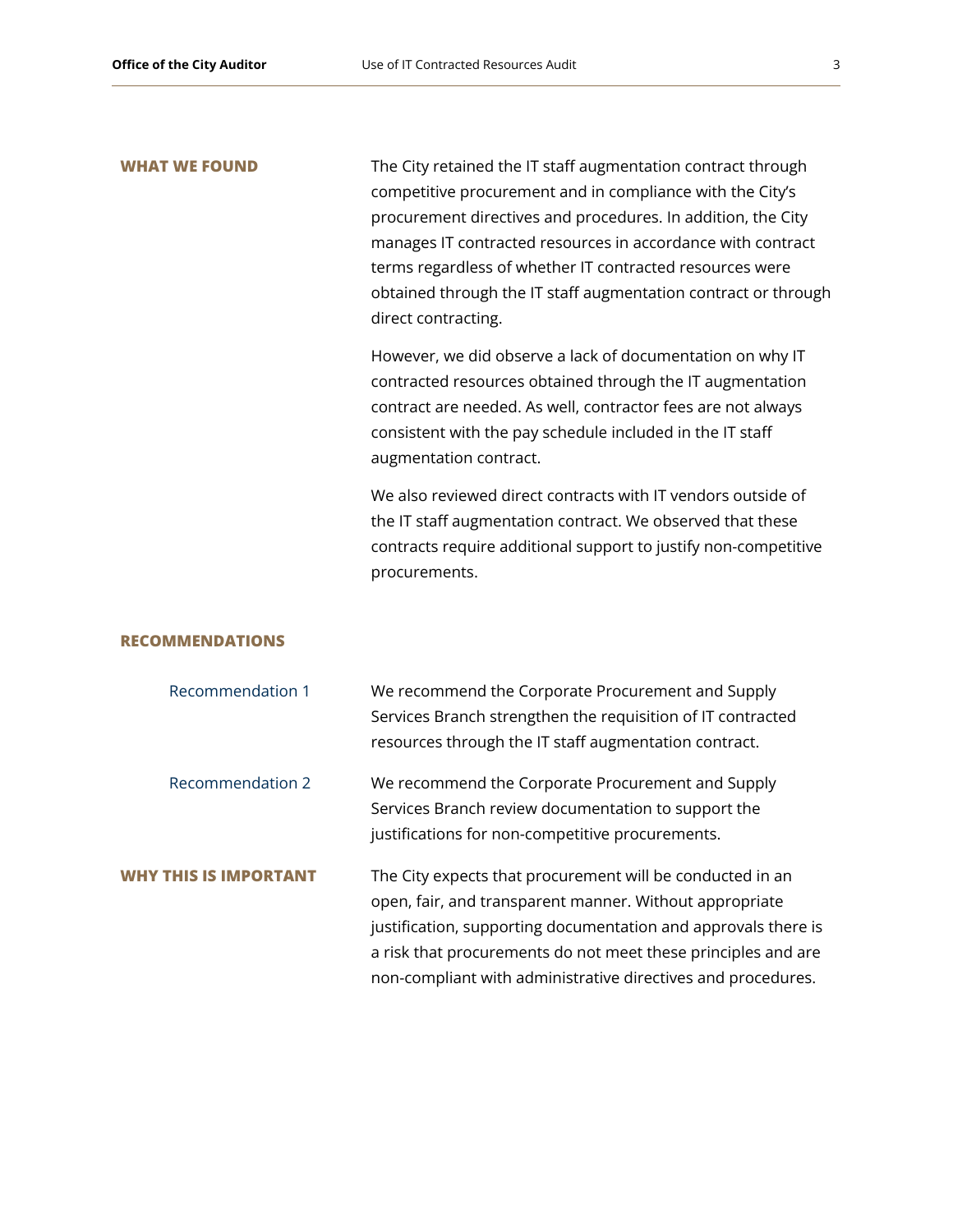## PROGRAM & SERVICE DETAILS

**IT CONTRACTED RESOURCES** The City uses IT contracted resources to obtain specialized skills and to augment in-house staff volumes for limited time periods. Business areas can retain IT contracted resources in two ways:

> Corporate IT staff augmentation contract - part of City's resourcing strategy, whereby, after a competitive procurement, one vendor is retained to be the contractor for City-wide on-demand labour. This enables business areas to procure IT contracted resources by submitting a sourcing request to the contractor rather than undertaking individual procurements This contractor supplies the business area with IT contracted resources using a suite of providers. This contractor is also responsible for managing the contingent workforce, including request management, vendor relationship management and overall governance of the staff augmentation program.

Between 2018 and 2020, the City engaged a total of 89 IT contracted resources through consecutive IT staff augmentation contracts and spent \$23.3 million.



IT Staff Augmentation Contract Annual Spend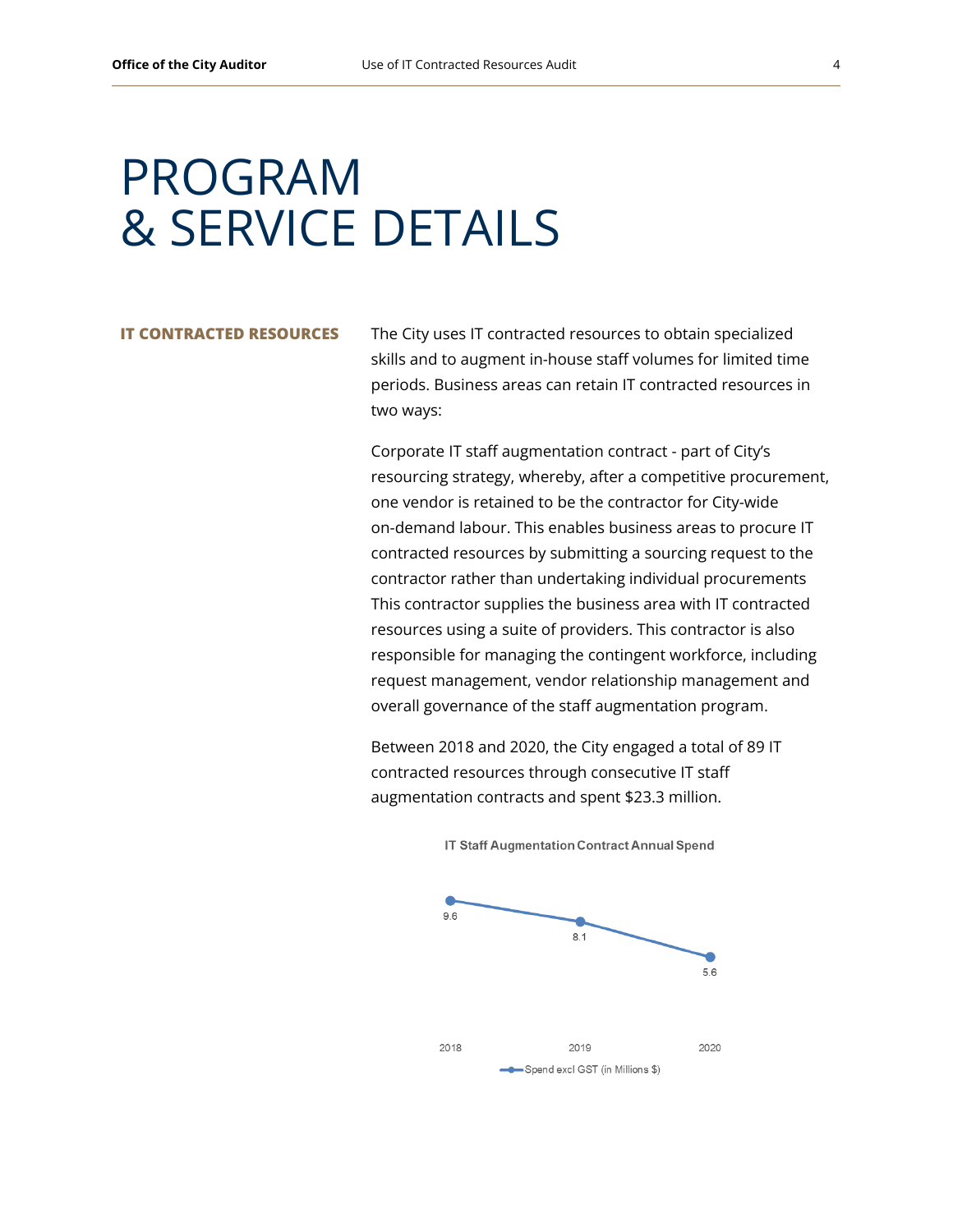Direct contracting with a vendor - where resources are not available through the IT staff augmentation contract, the City can source IT contracted resources directly with vendors through competitive or non-competitive procurements.

We could not determine the amount spent on IT contracted resources retained through direct contracting. The City financial system does not allow for selection of IT contracted resources as that is not how contracts are recorded and classified.

## **ROLES AND RESPONSIBILITIES** The Corporate Procurement and Supply Services Branch is responsible for the overall management and oversight of the IT staff augmentation contract. The individual business areas are responsible for the day-to-day management of the IT contracted resources including but not limited to time approval.

As indicated, the City also retains IT contracted resources through direct contracts with vendors. For these contracts, business areas can use a variety of contractual arrangements, including competitive and non-competitive procurements. In these cases, business areas are responsible for both contract and day-to-day management of any IT contracted resources.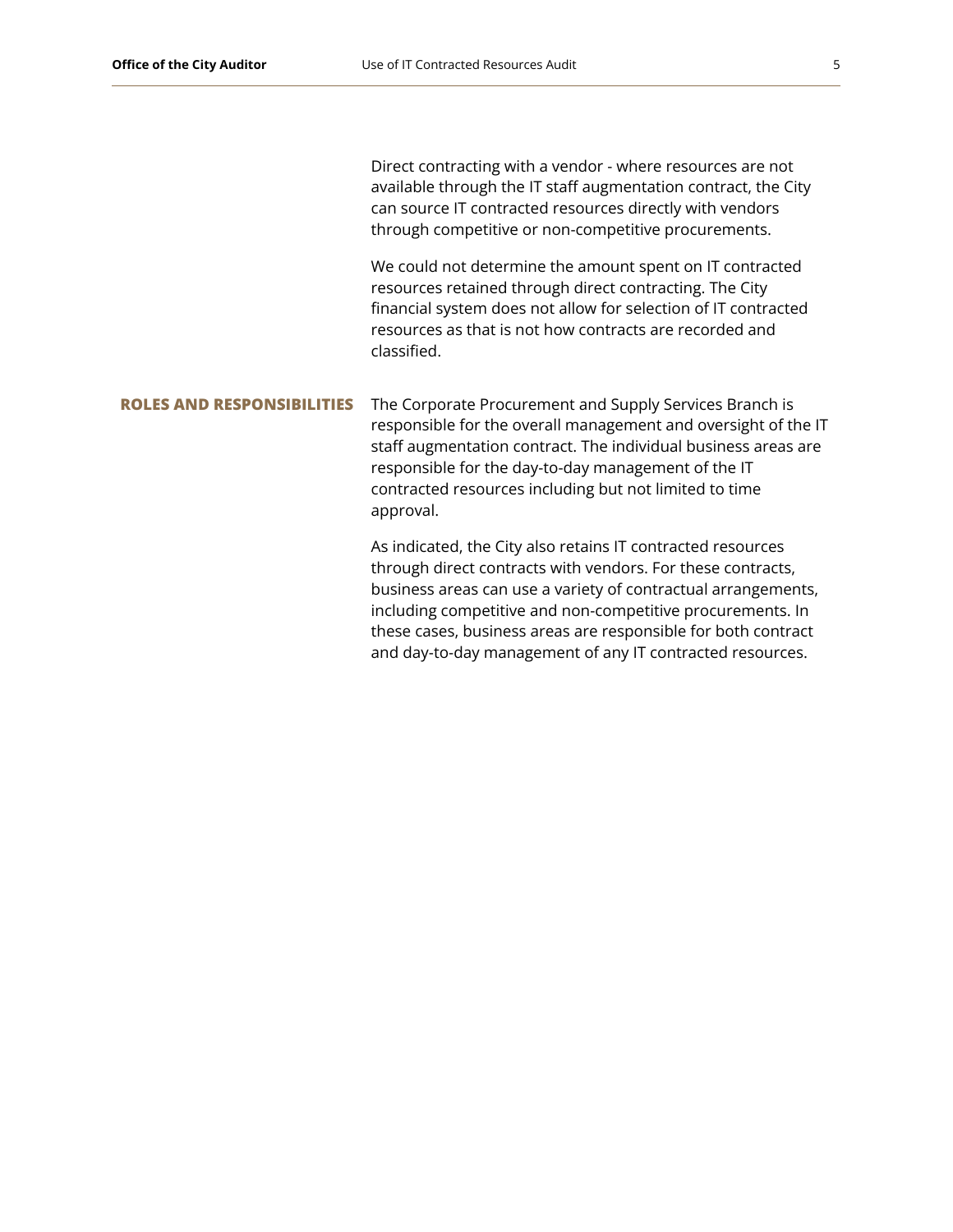# Recommendation 1: IT Staff Augmentation Contract

| <b>RECOMMENDATION</b>  | We recommend the Corporate Procurement and Supply<br>Services Branch strengthen the requisition of IT contracted<br>resources through the IT staff augmentation contract.                                                                                            |
|------------------------|----------------------------------------------------------------------------------------------------------------------------------------------------------------------------------------------------------------------------------------------------------------------|
| <b>KEY FINDINGS</b>    | The City retained the IT staff augmentation contract through<br>competitive procurement. This procurement was conducted in<br>compliance with City of Edmonton procurement and<br>contracting directives and procedures.                                             |
|                        | However, there is a lack of documentation on why IT contracted<br>resources obtained through the IT augmentation contract are<br>needed. As well, contractor fees are not always consistent with<br>the pay schedule included in the IT staff augmentation contract. |
| LACK OF DOCUMENTATION  | The rationale to use selected IT contracted resources is<br>currently not documented:                                                                                                                                                                                |
|                        | The initial request to hire a contractor through the IT staff<br>augmentation contract is typically accompanied by an<br>approval email from the appropriate expenditure authority.                                                                                  |
|                        | The approval emails we reviewed did not contain a<br>justification for why the resource was needed. For example:<br>the approval email could have contained a link to or copy of<br>a project charter for which the resource is required.                            |
| <b>CONTRACTOR FEES</b> | Fees paid for individual IT contracted resources are not always<br>consistent with the rate schedule included in the IT staff<br>augmentation contract.                                                                                                              |
|                        | The IT augmentation contract includes a fixed rate schedule<br>per job position and experience level to ensure transparency<br>and consistency on rates paid. To pay IT contracted<br>resources at a rate above the standard rate schedule, the                      |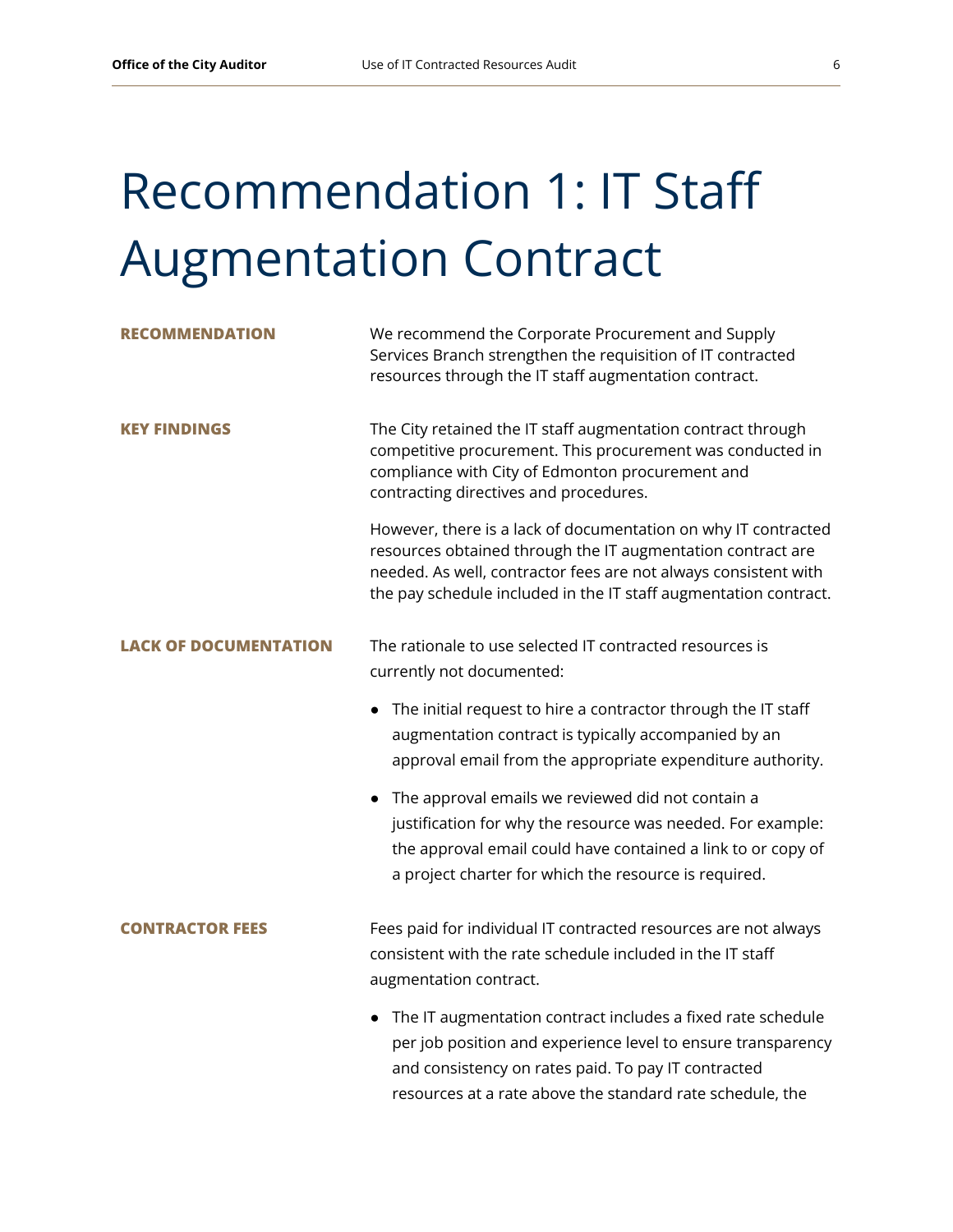business area must complete a form with a business justification for the higher rate. This form must be emailed to the appropriate expenditure authority. The response email with the approval must be retained in the electronic procurement file.

- We reviewed several electronic files where contractors were paid above standard rates without sufficient justification and support for the higher rate.
- We also determined that there currently is no guidance on the form for what is a suitable business case justification and supporting documentation.

**WHY THIS IS IMPORTANT** The City expects that procurement will be conducted in an open, fair, and transparent manner. Without appropriate justification, supporting documentation and approvals there is a risk that procurements do not meet these principles.

#### **RECOMMENDATION 1 MANAGEMENT RESPONSE**

We recommend the Corporate Procurement and Supply Services Branch strengthen the requisition of IT contracted resources through the IT staff augmentation contract by:

- 1. Confirming documentation exists that justifies the hiring of IT augmentation contract resources.
- 2. Providing guidance for what is a suitable business case justification for higher rates

#### **Responsible Party**



Branch Manager, Corporate Procurement and Supply Services



Accepted by Management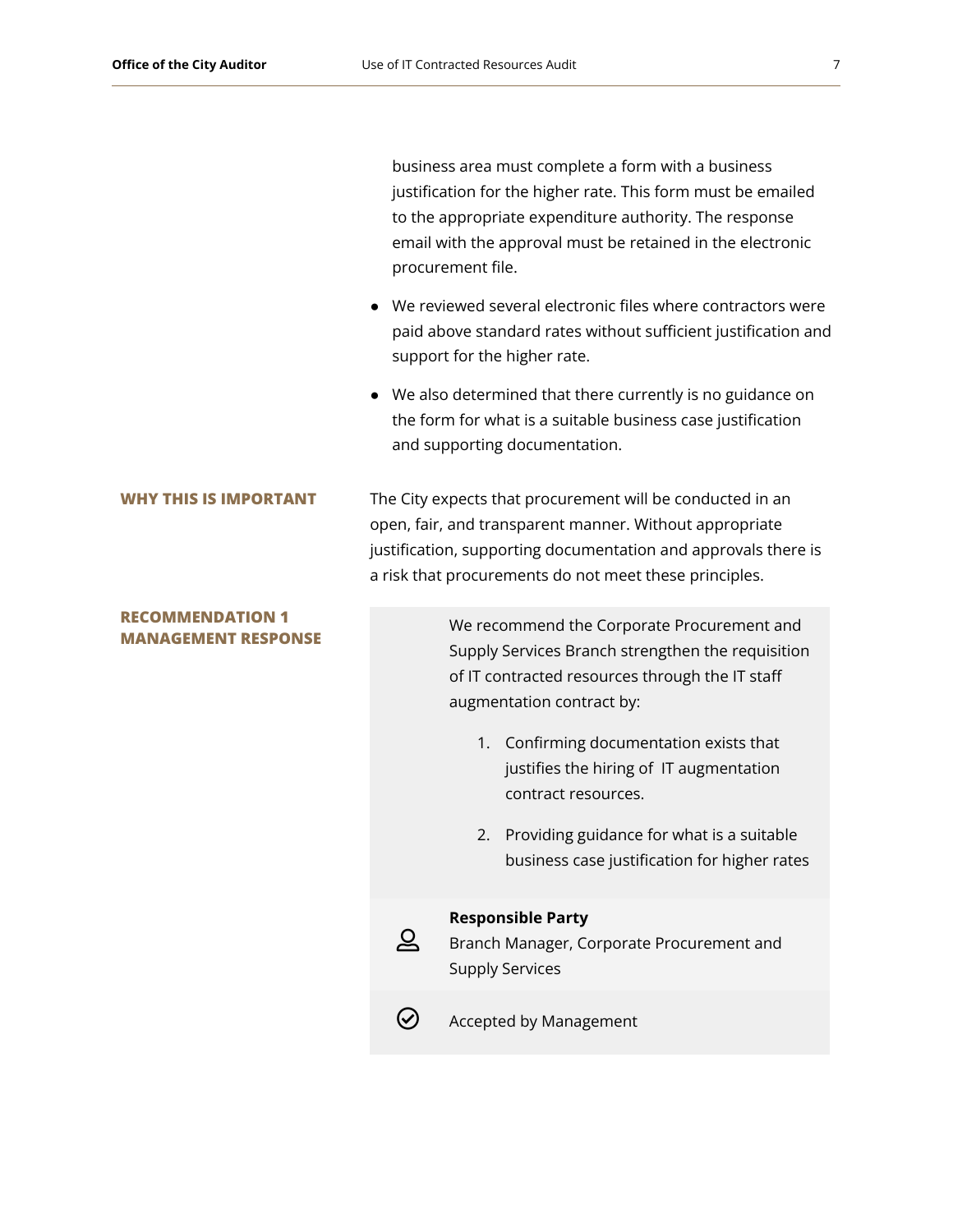#### **Management Response**

To satisfy both topics in Recommendation 1 CPSS will be leveraging the requisition form within the current vendor system to collect the required information by adding:

- A field within the main page of the requisition which will request the hiring manager upload a PDF which provides both the justification for the use of IT Augmentation as well as the business area approval.
- A guidance document linked within the job details section of the requisition which will provide the necessary information on what constitutes a suitable business case justification when a business area wishes to exceed the pre-populated rate card for the role they are acquiring.
- In addition, CPSS will then receive quarterly reporting from the vendor to ensure these requirements are met and tracked for compliance purposes.



**Implementation Date** March 31, 2022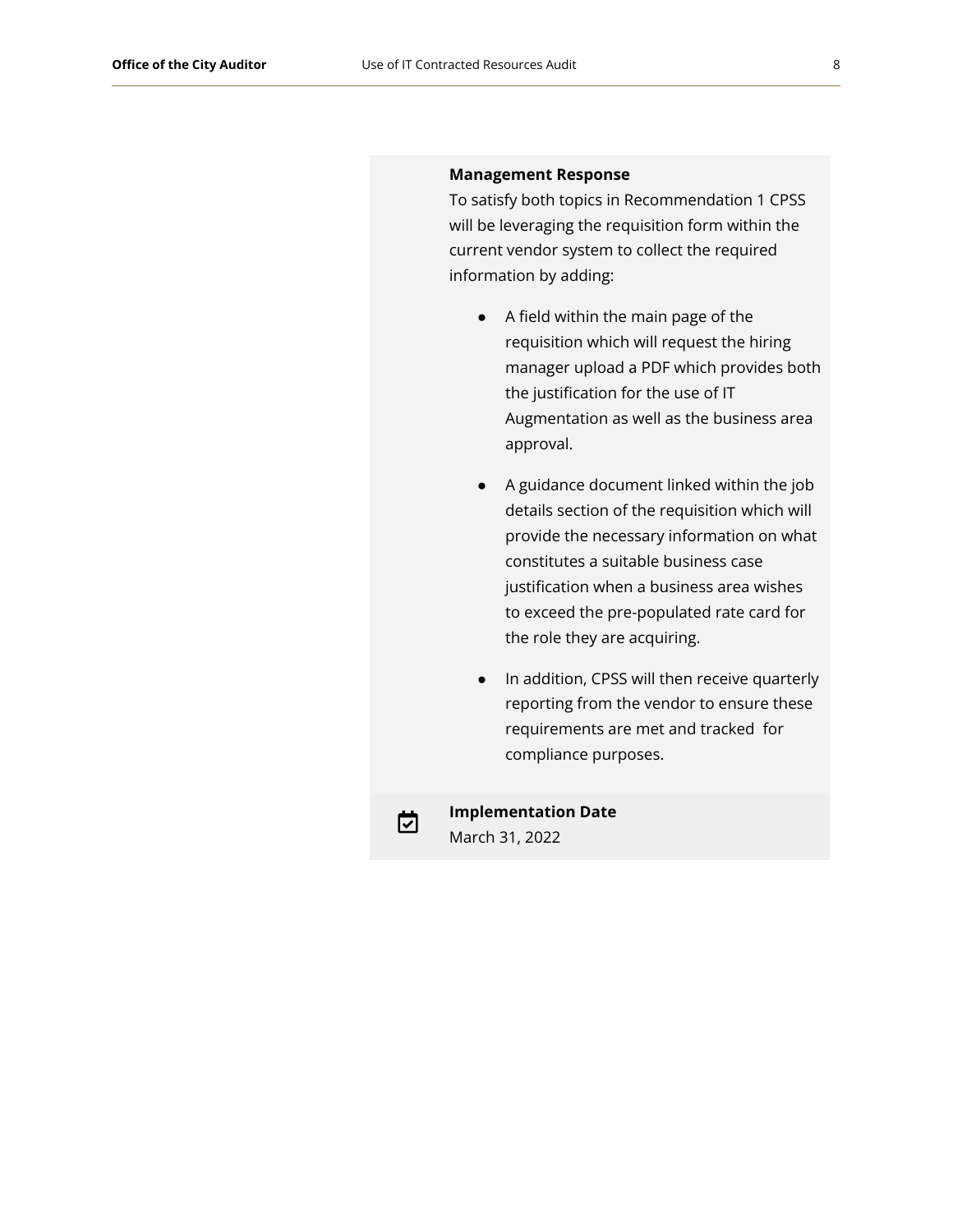# Recommendation 2: Sourcing Outside of Staff Augmentation Contract

**RECOMMENDATION** We recommend the Corporate Procurement and Supply Services Branch review documentation to support the justifications for non-competitive procurements.

**KEY FINDINGS** We observed that most of the sampled IT resources obtained outside of the staff augmentation contract were obtained through non-competitive procurement. As well, most of these contracts did not fully comply with the City's procurement directives and procedures as the business area should have used an invitational procurement.

> Additionally, we did not find documentation in procurement files to support the justifications for the non-competitive procurement.

### **COMPLIANCE WITH PROCUREMENT DIRECTIVES**

According to the City's procurement directive, a business area should use an invitational procurement for services where more than one supplier is available in the market and the contract value is between \$25,000 and \$75,000. An invitational procurement is one where the business area purchaser requests a minimum of three qualified suppliers to submit a written proposal to supply goods or services.

In ten of the twelve non-competitive procurements between \$25,000 and \$75,000 sampled, we did not find evidence that an invitational procurement procedure was considered. Evidence of an invitational procurement could include copies of the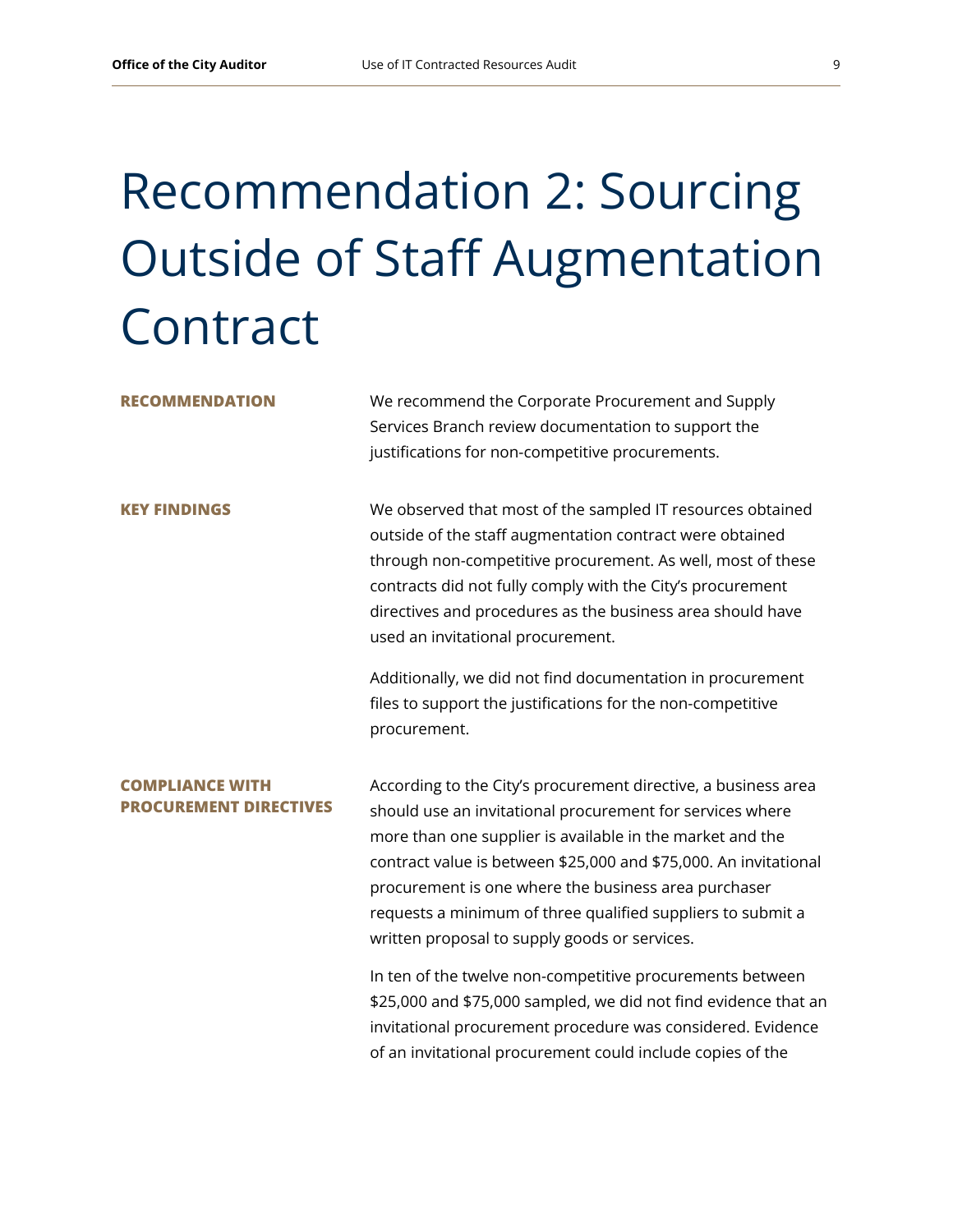request for proposal emails sent to qualified suppliers, a listing of qualified suppliers and/or responses received.

### **JUSTIFICATIONS FOR NON-COMPETITIVE PROCUREMENTS**

According to the City's Non-Competitive Procurement Procedure, non-competitive procurements require a valid justification and sufficient documentation to support the justification.

We did not find documentation in these ten procurement files to support the justifications for non-competitive sourcing. For example: one sourcing request included the following justification: "Vendor has an excellent Senior Infrastructure Architect required on urgent basis." The urgency was not explained or supported. In addition, the request was not accompanied with a resume for Senior Infrastructure Architect to support his qualifications.

**WHY THIS IS IMPORTANT** Non-competitive procurement sourcing methods have inherent risks including that the value for the City may not be optimized due to the lack of competition.

> In addition, valid justification and supporting documentation provide assurance that proper procurement options are selected and used.

#### **RECOMMENDATION 2 MANAGEMENT RESPONSE**

We recommend the Corporate Procurement and Supply Services Branch review documentation to support the justifications for non-competitive procurements.



## **Responsible Party**

Branch Manager, Corporate Procurement and Supply Services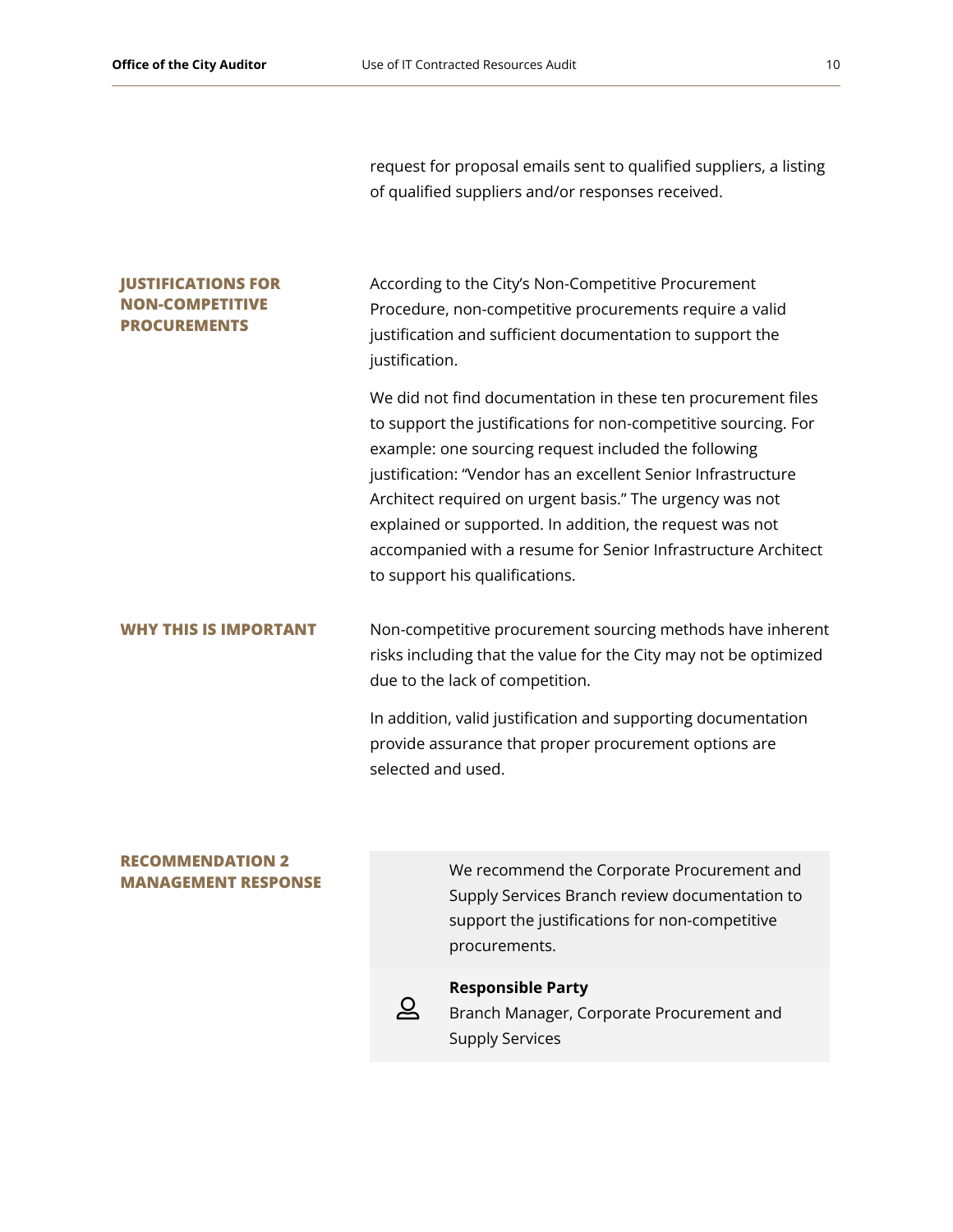

Accepted by Management

## **Management Response**

CPSS is reviewing all of our procurement processes in preparation for Enterprise Commons implementation. Work on this recommendation is underway and is estimated to be completed before March 31, 2022.



**Implementation Date** March 31, 2022

**ACKNOWLEDGEMENT** We would like to thank staff and management of the Corporate Procurement and Supply Services Branch and the operational business areas who contracted with IT resources, for sharing their knowledge and time throughout the review.